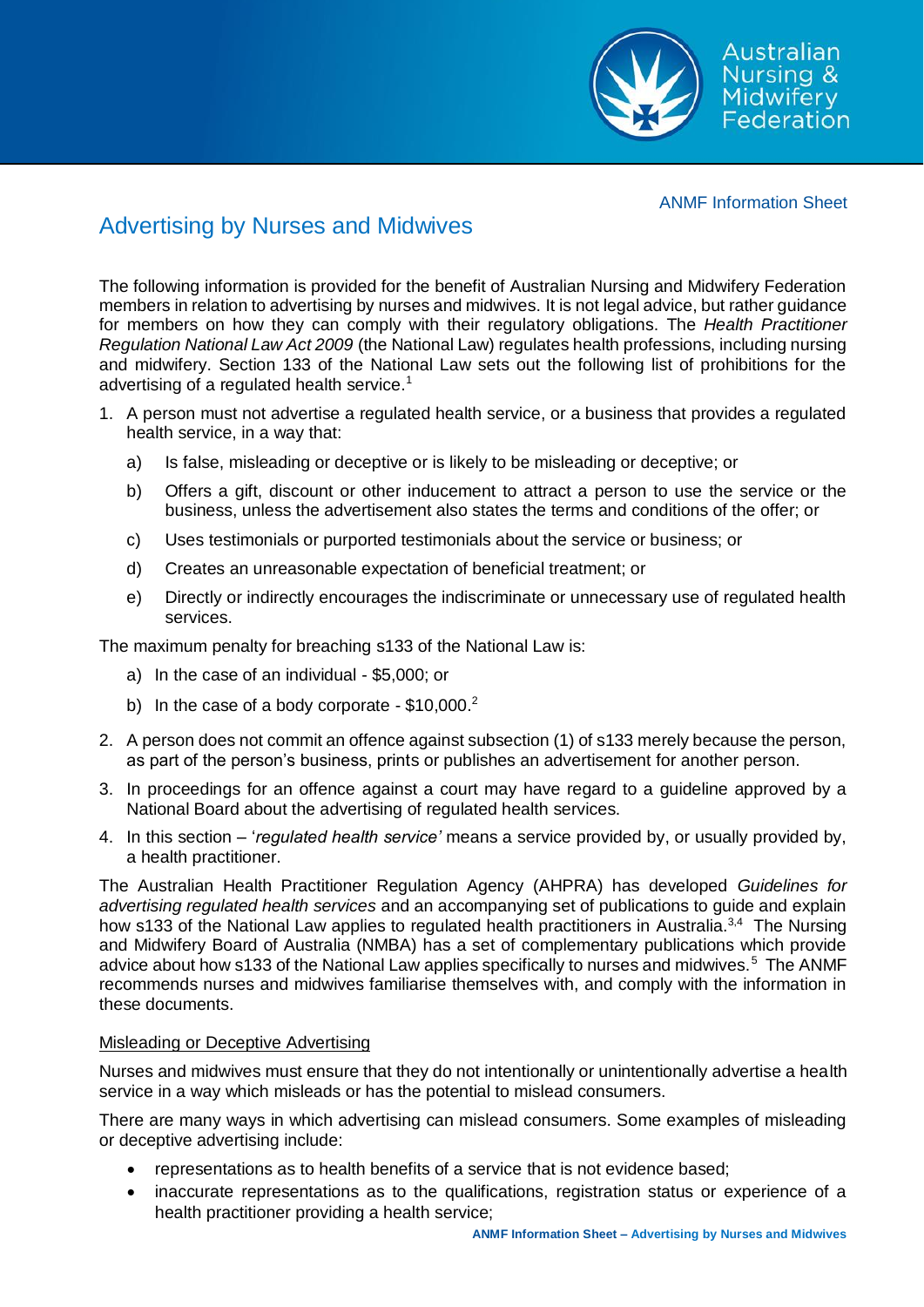

Australian Nursing & Midwiferv Federation

• the promotion of therapeutic goods unapproved for human use.<sup>6</sup>.

Nurses and midwives should be aware that s113 of the National Law restricts the use of protected titles (i.e. "nurse", "registered nurse", "nurse practitioner", "enrolled nurse", "midwife" and "midwife practitioner"). These titles must only be used for those people who are registered as such under the National Law. Significant penalties exist for those who knowingly or recklessly use these titles in a way that could lead someone to believe that a person holds a particular registration when they do not.

# Gifts, discounts or inducements

Nurses and midwives must take care to ensure that they fully disclose the terms and conditions of any offer for a service where a gift, discount or other inducement is advertised. It is important to ensure accuracy and transparency in advertising of the pricing of a health service.<sup>6</sup>

# **Testimonials**

In relation to testimonials, the National Law expressly states:

*A person must not advertise a regulated health service, or a business that provides a regulated health service, in a way that... uses testimonials or purported testimonials about the service or business*<sup>7</sup>

AHPRA's Advertising FAQ defines a testimonial as:

*Statements making a recommendation about a service or its quality*

AHPRA defines a purported testimonial as:

# *A statement or representation that appears to be a testimonial*<sup>8</sup>

Nurses and midwives should avoid soliciting and/or reproducing, in any form, testimonials made about any health service or health professional. This includes testimonials about oneself or the services one offers as a health professional or health service. This is particularly important if you are self-employed as a nurse or midwife. Nurses and midwives should also avoid writing, or otherwise making (for example, by post on social networks, blogging, emails or through images including cartoons) testimonials about health services and health practitioners.

# Creating unreasonable expectations of beneficial treatment

Nurses and midwives must not make any unsubstantiated claims as to the benefits of a health service. Care must be taken to ensure that any information advertised about a health service is accurate and well balanced, i.e. purported benefits of a health service should not be advertised without the potential risks of warnings related to the service also being advertised.

# Encouraging indiscriminate or unnecessary use of a health services

Nurses and midwives should not advertise a health service in such a manner that it could reasonably encourage a consumer to use a health service that they do not need. This includes advertising that provides incentives by way of discounts and/or other promotional offers which involved the additional and unnecessary use of a health service.

Care must be taken to ensure that consumers do not feel pressured into purchasing a health service.<sup>9</sup>